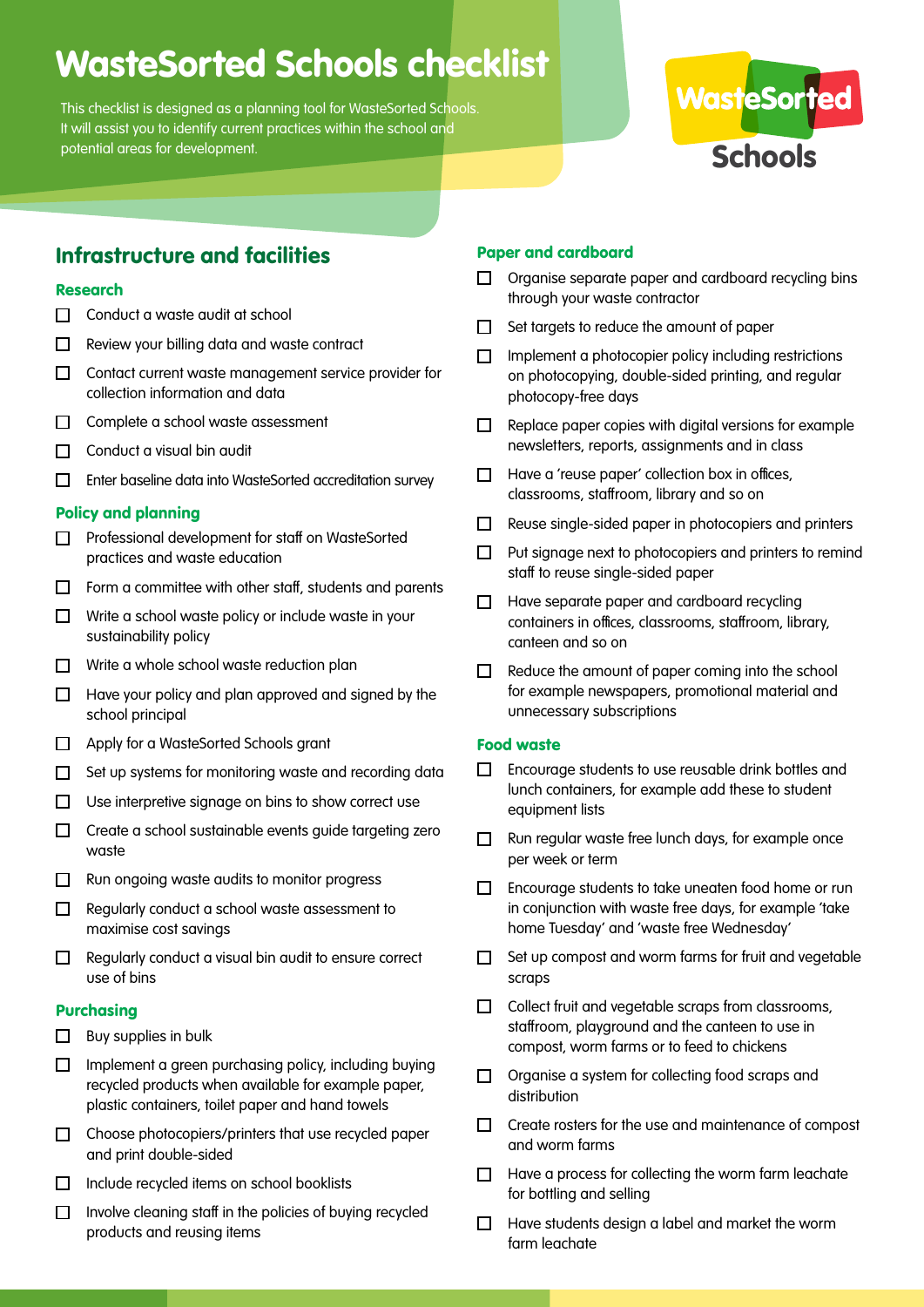- $\Box$  Set a target for zero food scraps going to landfill
- $\Box$  Consider a lunchtime play-eat swap to reduce lunch food waste, such as students play first then sit to eat
- $\Box$  Encourage staff to bring waste free lunches and make the staffroom a 'waste free zone'
- $\Box$  Make excursions waste smart by taking bags to separate waste and bring back to school for disposal, for example one for food waste, recyclables and general waste

#### **Canteen**

- $\Box$  Provide lunch orders in reusable containers, either supplied by the school or that students bring from home
- $\Box$  Use reusable items instead of single-use plastic/disposable items, for example cups/glasses/drink containers, sandwich wraps, cutlery, metal/bamboo straws and icy pole moulds
- $\Box$  Install a commercial dishwasher for cleaning reusable items
- $\Box$  Purchase items in bulk to minimise packaging, that is food, drinks, stationery, cleaning products
- $\Box$  Purchase recycled items
- $\Box$  Remove plastic straws
- $\Box$  Use food produced in school vegetable garden
- $\Box$  Sell homemade foods that are wholesome, nutritious and free from packaging
- $\Box$  Put fruit and vegetable scraps in school compost or worm farm
- $\Box$  Establish co-mingled recycling for bottles, cans, tins, jars, plastic containers and cardboard
- $\Box$  Educate users about changes to the canteen

#### Garden waste

- $\Box$  Compost or mulch garden waste
- $\Box$  Use composted material in school gardens, for example the vegetable garden
- $\Box$  Use mulch produced from the school's green waste
- Establish a vegetable garden and use worm farm and compost products on the garden

#### Other recycling and reuse

- $\Box$  Set up a reuse centre where you collect items from the school community that can be used in class activities, for example bottle tops, fabric, offcuts from businesses
- $\Box$  Organise co-mingled recycling bins through your waste contractor
- $\Box$  Have bins or containers around the school for collecting co-mingled recycling
- $\Box$  Set up collection points for recyclable materials, such as batteries, mobile phones, printer cartridges, oral hygiene products, beauty care, stationery, soft plastics, e-waste
- $\Box$  Collect materials for social or charity support, for example Soap Aid, bread tags for wheelchairs, ring pulls for Rotary, bottle tops for Envision Hands, eyeglasses for Lions Institute
- $\Box$  Place clear signage on recycling bins or containers to prevent contamination
- $\Box$  Have a system for regularly emptying the recycling containers

# **Education**

- $\Box$  Embed waste into the school curriculum
- Form a whole school curriculum plan for waste topics П.
- $\Box$  Conduct lessons on waste, 3Rs, plastic, worms, composting
- $\Box$  Use waste data collected to integrate into curriculum activities, for example maths
- □ Use WasteSorted curriculum documents to plan inclass lessons, for example message in a plastic bottle
- $\Box$  Link classroom learning on waste to the WA curriculum cross-curriculum priority of sustainability
- □ Use the Sustainable Schools WA framework to include waste in the school's long-term plans for sustainability
- □ Link school learning to home-based projects and behaviour change in waste
- $\Box$  Allow students to innovate and take responsibility for classroom activities and learning on waste
- $\Box$  Take students on excursions to landfill sites, recycling facilities and waste education centres
- $\Box$  Invite visitors to the school to share knowledge on waste and motivate students and staff
- Engage Aboriginal and Torres Strait Islander learning perspectives in developing curriculum on waste